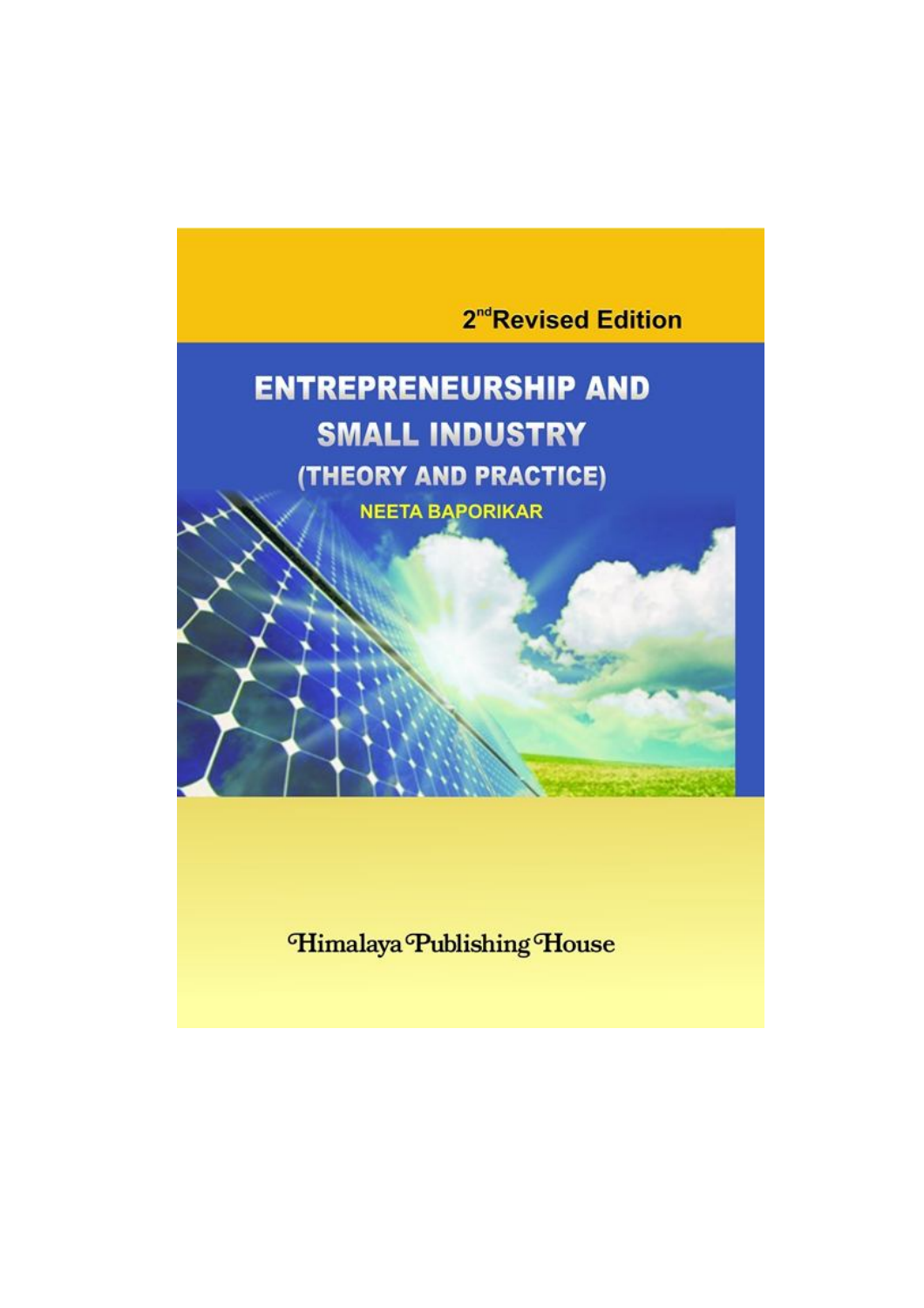# **ENTREPRENEURSHIP AND SMALL INDUSTRY (THEORY AND PRACTICE)**

**NEETA BAPORIKAR**

*Professor (Entrepreneurship & Strategy) Ph.D. Guide, Faculty of Management Sciences, University of Pune.*

**SECOND REVISED EDITION : 2013**



MUMBAI ● NEW DELHI ● NAGPUR ● BENGALURU ● HYDERABAD ● CHENNAI ● PUNE ● LUCKNOW ● AHMEDABAD  $\bullet$  ERNAKULAM  $\bullet$  BHUBANESWAR  $\bullet$  INDORE  $\bullet$  KOLKATA  $\bullet$  GUWAHATI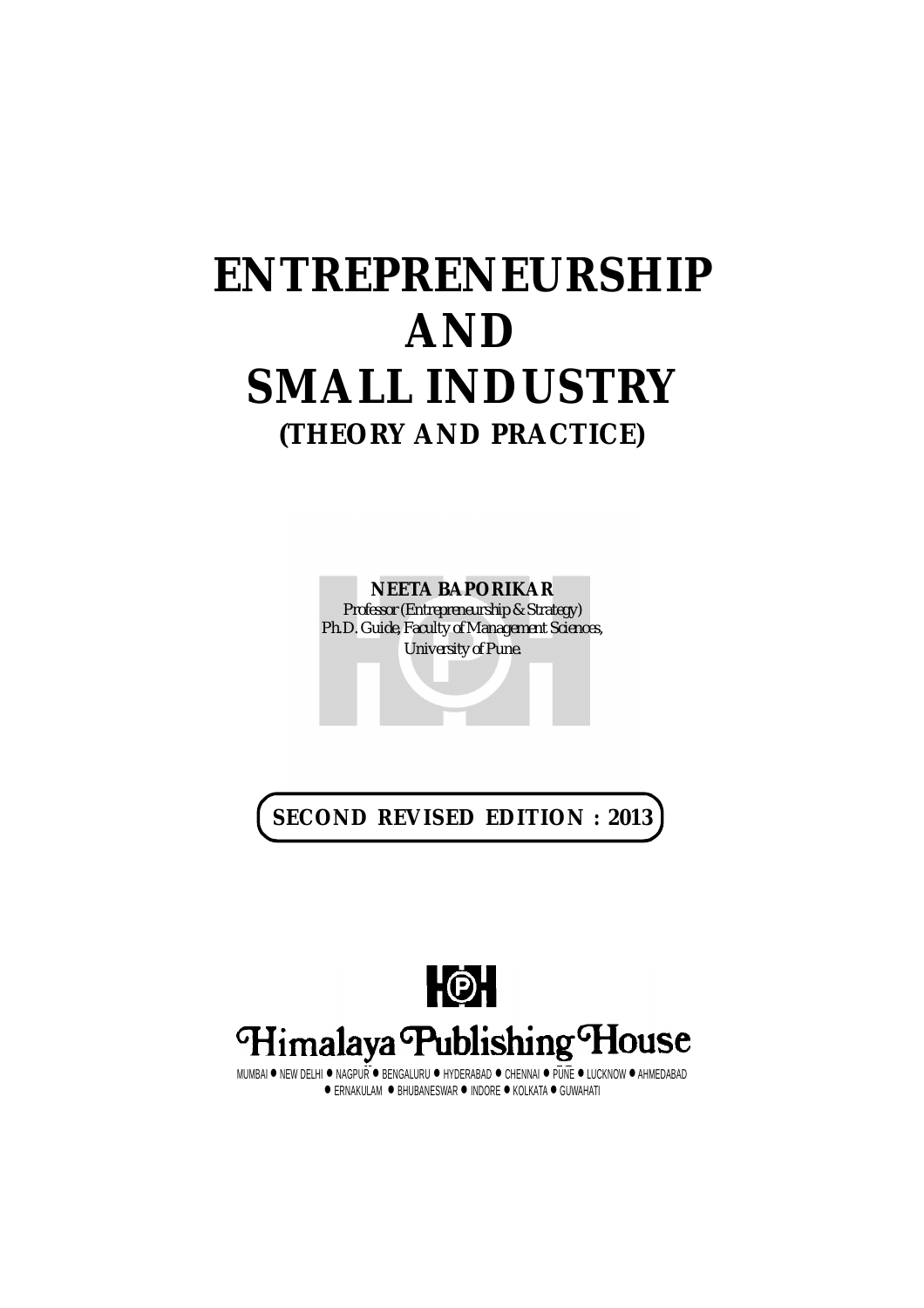#### **© Author**

No part of this publication may be reproduced, stored in a retrieval system, or transmitted in any form or by any means, electronic, mechanical, photocopying, recording and/or otherwise without the prior written permission of the publishers.

| <b>First Edition</b>          |                | 2010 |
|-------------------------------|----------------|------|
| <b>Second Revised Edition</b> | <b>COLLEGE</b> | 2013 |

| <b>Published by</b>   | : Mrs. Meena Pandey for Himalaya Publishing House Pvt. Ltd.,<br>"Ramdoot", Dr. Bhalerao Marg, Girgaon, Mumbai - 400 004.<br>Phone: 022-23860170/23863863, Fax: 022-23877178<br>E-mail: himpub@vsnl.com; Website: www.himpub.com |
|-----------------------|---------------------------------------------------------------------------------------------------------------------------------------------------------------------------------------------------------------------------------|
| <b>Branch Offices</b> | ÷                                                                                                                                                                                                                               |
| <b>New Delhi</b>      | : "Pooja Apartments", 4-B, Murari Lal Street, Ansari Road, Darya Ganj,<br>New Delhi - 110 002. Phone: 011-23270392, 23278631; Fax: 011-23256286                                                                                 |
| <b>Nagpur</b>         | : Kundanlal Chandak Industrial Estate, Ghat Road, Nagpur - 440 018.<br>Phone: 0712-2738731, 3296733; Telefax: 0712-2721215                                                                                                      |
| <b>Bengaluru</b>      | : No. 16/1 (Old 12/1), 1st Floor, Next to Hotel Highlands, Madhava Nagar,<br>Race Course Road, Bengaluru - 560 001.<br>Phone: 080-32919385; Telefax: 080-22286611                                                               |
| Hyderabad             | : No. 3-4-184, Lingampally, Besides Raghavendra Swamy Matham, Kachiguda,<br>Hyderabad - 500 027. Phone: 040-27560041, 27550139; Mobile: 09390905282                                                                             |
| Chennai               | : No. 8/2, 2nd Madley Street, Ground Floor, T. Nagar, Chennai - 600 017.<br>Mobile: 09345345055                                                                                                                                 |
| Pune                  | : First Floor, "Laksha" Apartment, No. 527, Mehunpura, Shaniwarpeth<br>(Near Prabhat Theatre), Pune - 411 030. Phone: 020-24496323/24496333;<br>Mobile: 09370579333                                                             |
| Lucknow               | : House No 731, Shekhupura Colony, Near B.D. Convent School, Aliganj,<br>Lucknow - 226 022. Mobile: 09307501549                                                                                                                 |
| Ahmedabad             | : 114, "SHAIL", 1st Floor, Opp. Madhu Sudan House, C.G. Road, Navrang Pura,<br>Ahmedabad - 380 009. Phone: 079-26560126; Mobile: 09377088847                                                                                    |
| <b>Ernakulam</b>      | : 39/176 (New No: 60/251) 1st Floor, Karikkamuri Road, Ernakulam,<br>Kochi - 682011, Phone: 0484-2378012, 2378016; Mobile: 09344199799                                                                                          |
| <b>Bhubaneswar</b>    | : 5 Station Square, Bhubaneswar - 751 001 (Odisha).<br>Phone: 0674-2532129, Mobile: 09338746007                                                                                                                                 |
| <b>Indore</b>         | : Kesardeep Avenue Extension, 73, Narayan Bagh, Flat No. 302, Illrd Floor,<br>Near Humpty Dumpty School, Indore - 452 007 (M.P.). Mobile: 09301386468                                                                           |
| Kolkata               | : 108/4, Beliaghata Main Road, Near ID Hospital, Opp. SBI Bank,<br>Kolkata - 700 010, Phone: 033-32449649, Mobile: 09883055590, 07439040301                                                                                     |
| Guwahati              | : House No. 15, Behind Pragjyotish College, Near Sharma Printing Press,<br>P.O. Bharalumukh, Guwahati - 781009, (Assam).<br>Mobile: 09883055590, 09883055536                                                                    |
| <b>DTPby</b>          | : HPH, Editorial Office, Bhandup (Apte)                                                                                                                                                                                         |
| <b>Printed at</b>     | : Geetanjali Press Pvt. Ltd. Nagpur.                                                                                                                                                                                            |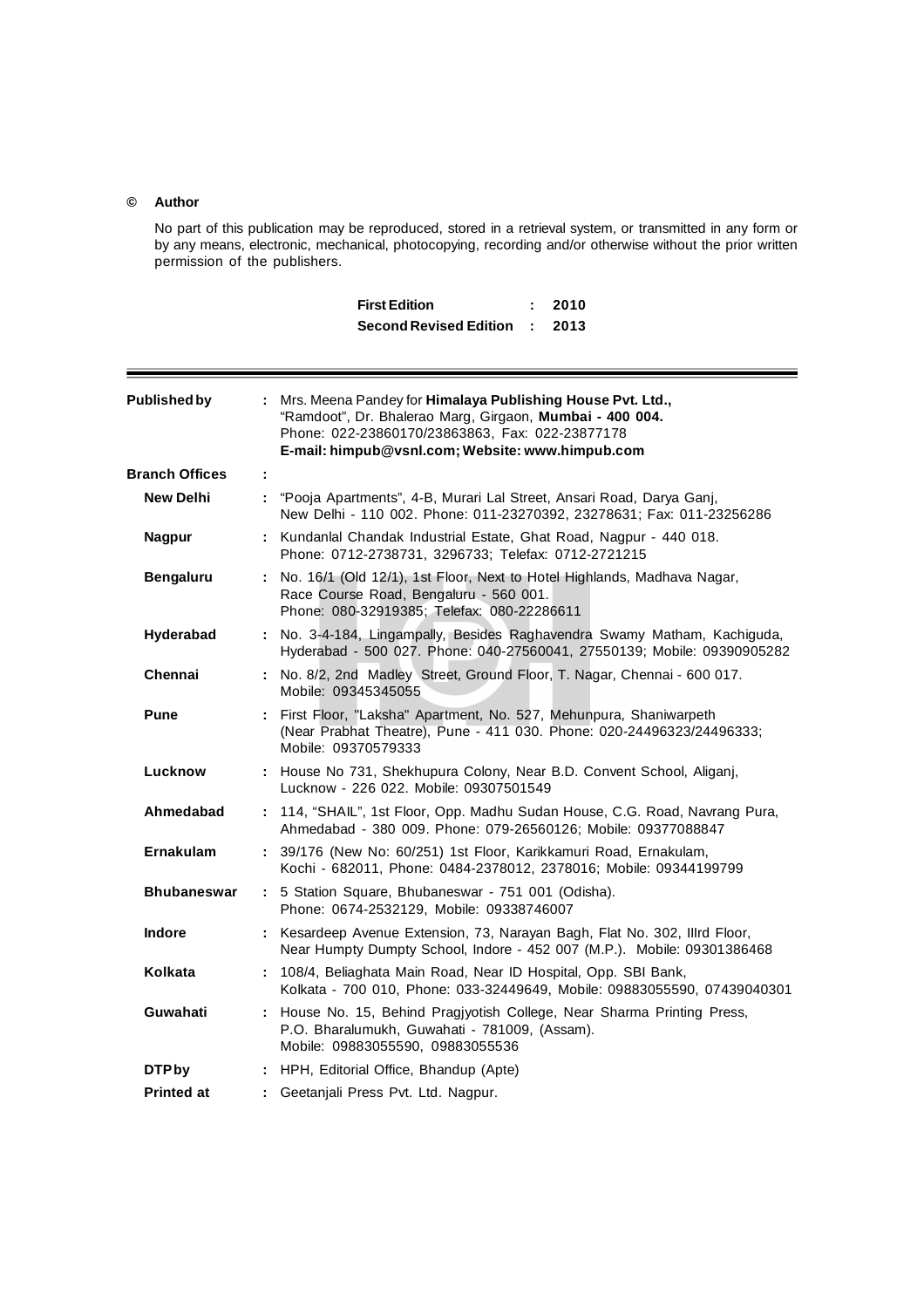# **PREFACE**

The field of entrepreneurship has grown in recent decades into an interdisciplinary area of study that has found a secure niche in both humanities and business education. Credit for this development belongs to many individuals — both practioners and academicians — who have succeeded in relating entrepreneurial theory to the various problems of entrepreneurship and small industry development. Today's students, in all their wonderful diversity, are tomorrow's entrepreneurs, leaders, and managers. They are the hope of 21st century.

**Entrepreneurship and Small Industry** second revised edition is designed for this time of transformation. It is comprehensive and up-to-date discussion of the most prominent issues in the field of entrepreneurship theory and small industry developments. It is intended to be used as a text in entrepreneurship courses for both the MBA and the graduate level. This book is designed for students in colleges and universities, as well in industry and government, who seek to learn the fundamentals of entrepreneurship and small industry. Preparation of this edition has provided an opportunity to incorporate new developments and increase its value. In this revised and updated edition, the major focus is to make the learning material studentcentered so as to enable them to develop entrepreneurial spirits. With this aim in mind, the third part student support consists of exercises and interesting success stories mainly to guide and support students.

## **Book at a Glance**

Entrepreneurship and Small Industry second revised edition presents the essentials of entrepreneurship as they apply within the contemporary work environment. Though the goal is to create entrepreneurial spirit and entrepreneurs, yet the subject matter has been carefully chosen to meet the university syllabi requirements while allowing extensive flexibility to fit various course designs and class sizes, including multidisciplinary and integrative curriculum settings. Importantly, this is done by blending the fundamentals of entrepreneurship with special attention to practical concerns.

#### **Features**

**Preview:** Each chapter opens with a preview that outlines its contents and objectives.

**Principles:** A set of fundamental principles are developed and defined throughout the book.

**Examples:** Examples of concepts are provided wherever required.

**Chapter Sequence:** The chapter sequence represents author's best efforts to organise the material in a format that can be used in various entrepreneurship courses.

**Exercises:** Exercises are given to facilitate the training of mind for undertaking entrepreneurial activities.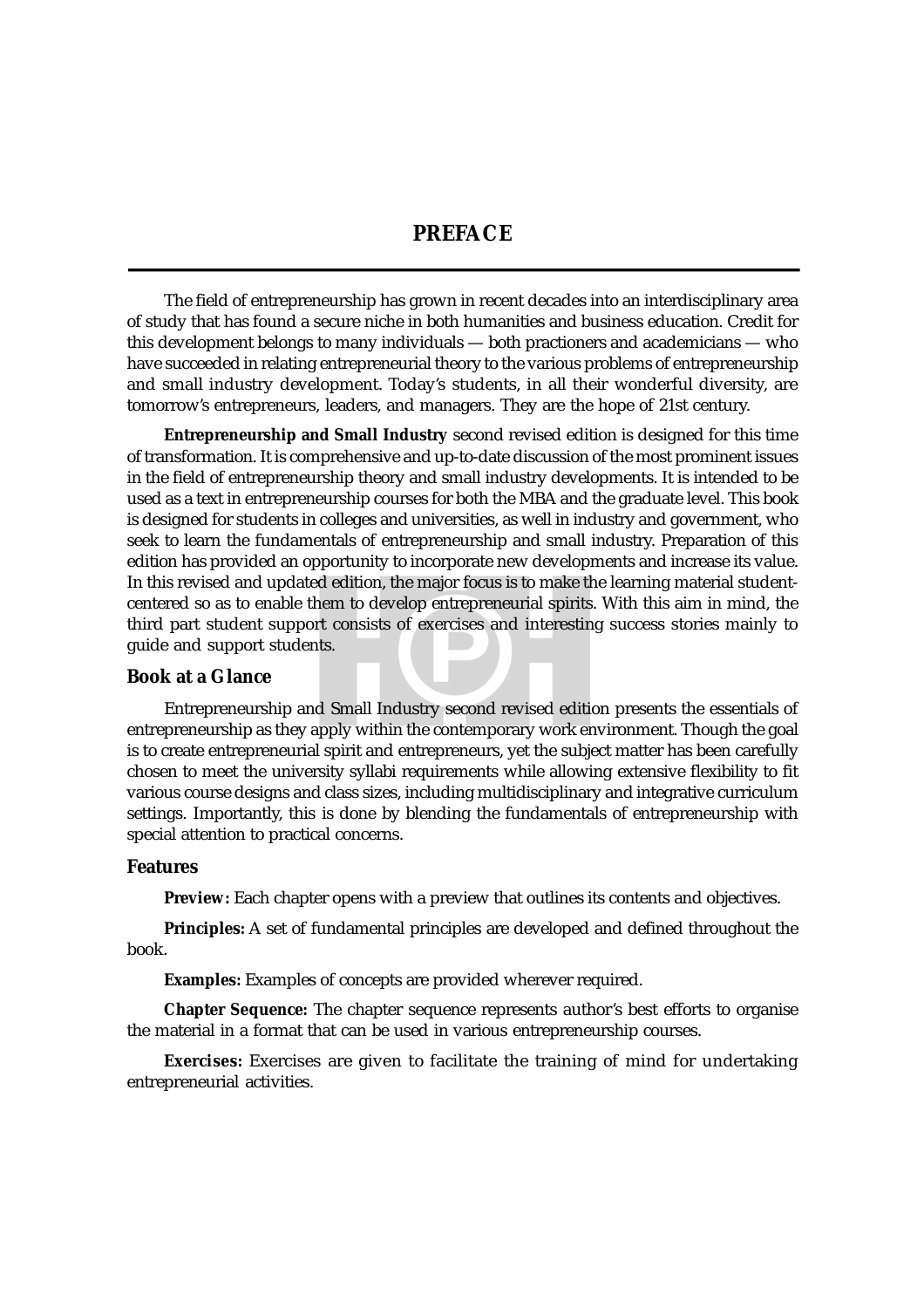**Success Stories:** Some of the world's best success stories are provided to motivate and inspire the readers.

**Model Questions and Review Exercises:** Provided to prepare the student from examination point of view.

**References:** References along with valuable sources for additional information has been provided.

#### **Organization**

The book is organized into three parts: Entrepreneurship, Small Industry and Student Support.

Each part addresses an important issue for entrepreneurship development and project management and consists of various issue — based chapters. This is to facilitate the reader for using the book as per need and interest.

Part I deal with **ENTREPRENEURSHIP:** Introduction, The Entrepreneur, Entrepreneurial Motivation, Entrepreneurship, Entrepreneurship Development, Entrepreneurship Development Programmes and Emerging Areas of Entrepreneurship.

Part II deals with **SMALL INDUSTRY:** Role of Central and State Government, Government Procedures for Starting a Ventures, Forms of Organizations, Relevant Acts for Entrepreneurs, Government Policies – Small Scale Industries, Role of Agencies, Problems of Small Industry and Causes of Sickness in Small Industry.

Part III deals with **STUDENT SUPPORT:** Exercises, Success Stories, Appendices including Model (Review) Questions and Bibliography.

**Author**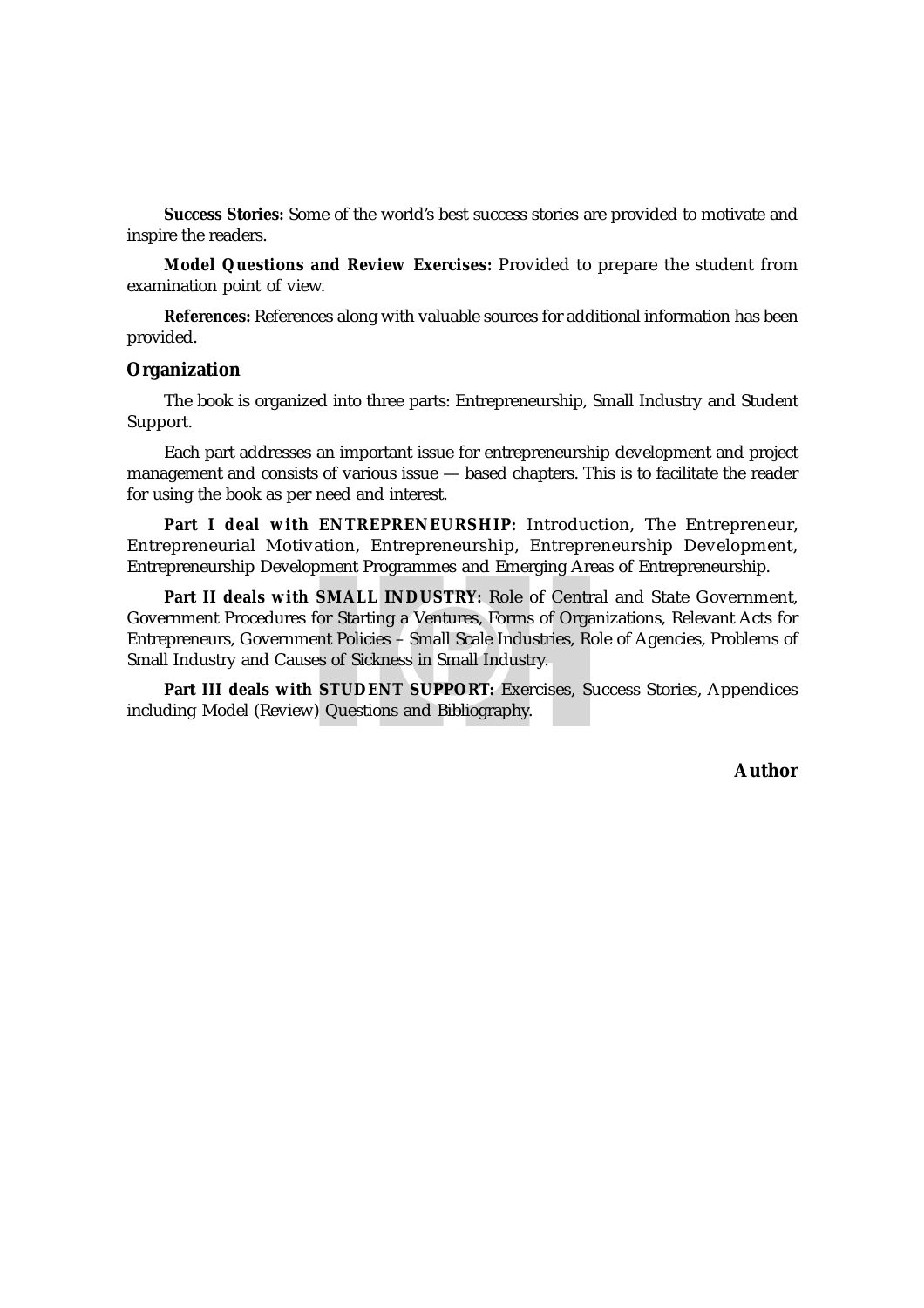# **ACKNOWLEDGEMENTS**

The task of revising **Entrepreneurship and Small Industry** for second revised edition has been aided by advice of many instructors who have used it. To these contributors, whose names are too numerous to mention, I express my thanks. I also wish to express my gratitude to my student turned entrepreneurs who have been not only a constant source of inspiration but also facilitated in honing my skills — research, writing, and teaching entrepreneurship. Completed with the support of a great team at Himalaya Publishing House Pvt. Ltd., I would like to thank Mr. Anuj Pandey, Mr. Niraj Pandey and K.N. Pandey.

Finally, my deepest expression of appreciation goes to my husband Jayant and daughter Neha whose affection, patience, and support have been essential for the preparation of this edition. While thanking the readers for the feedback received earlier which has helped in making this book more robust, I once again welcome feedback and comments for improving the book further.



**Neeta Baporikar** neetajb@rediffmail.com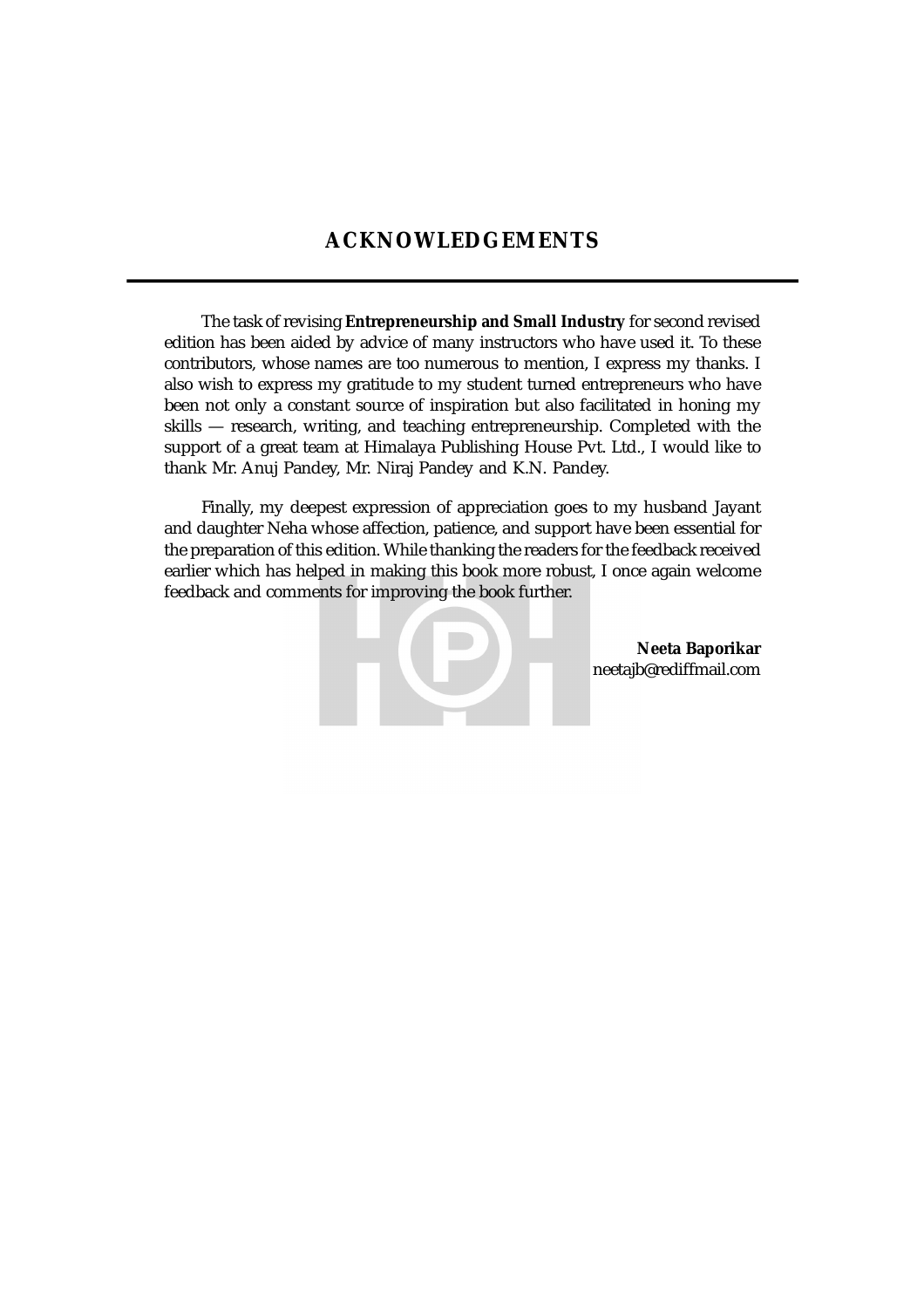# **CONTENTS**

# **PART I: ENTREPRENEURSHIP**

| 1. Introduction                            | $3 - 9$   |
|--------------------------------------------|-----------|
| 2. The Entrepreneur                        | $10 - 22$ |
| 3. Entrepreneurial Motivation              | $23 - 34$ |
| 4. Entrepreneurship                        | $35 - 53$ |
| 5. Entrepreneurship Development            | $54 - 62$ |
| 6. Entrepreneurship Development Programmes | $63 - 74$ |
| 7. Emerging Areas of Entrepreneurship      | $75 - 94$ |

# **PART II: ROLE OF GOVERNMENT**

| 8. Introduction                                      | $97 - 101$  |
|------------------------------------------------------|-------------|
| 9. Role of Central and State Government              | $102 - 119$ |
| 10. Government Procedures for Starting A Venture     | $120 - 123$ |
| 11. Forms of Organizations                           | $124 - 127$ |
| 12. Relevant Acts for Entrepreneurs                  | $128 - 139$ |
| 13. Government Policies - Small-Scale Industries     | $140 - 158$ |
| 14. Role of Agencies in Entrepreneurship Development | $159 - 166$ |
| 15. Problems of Small-Scale Industries               | $167 - 178$ |
| 16. Causes of Sickness in Small Industries           | $179 - 183$ |
| <b>PART III: STUDENT SUPPORT</b>                     |             |

| <b>Exercises</b>          | 187 – 207   |
|---------------------------|-------------|
| <b>Success Stories</b>    | $208 - 267$ |
| <b>Appendices</b>         | $269 - 291$ |
| <b>Additional Reading</b> | $292 - 294$ |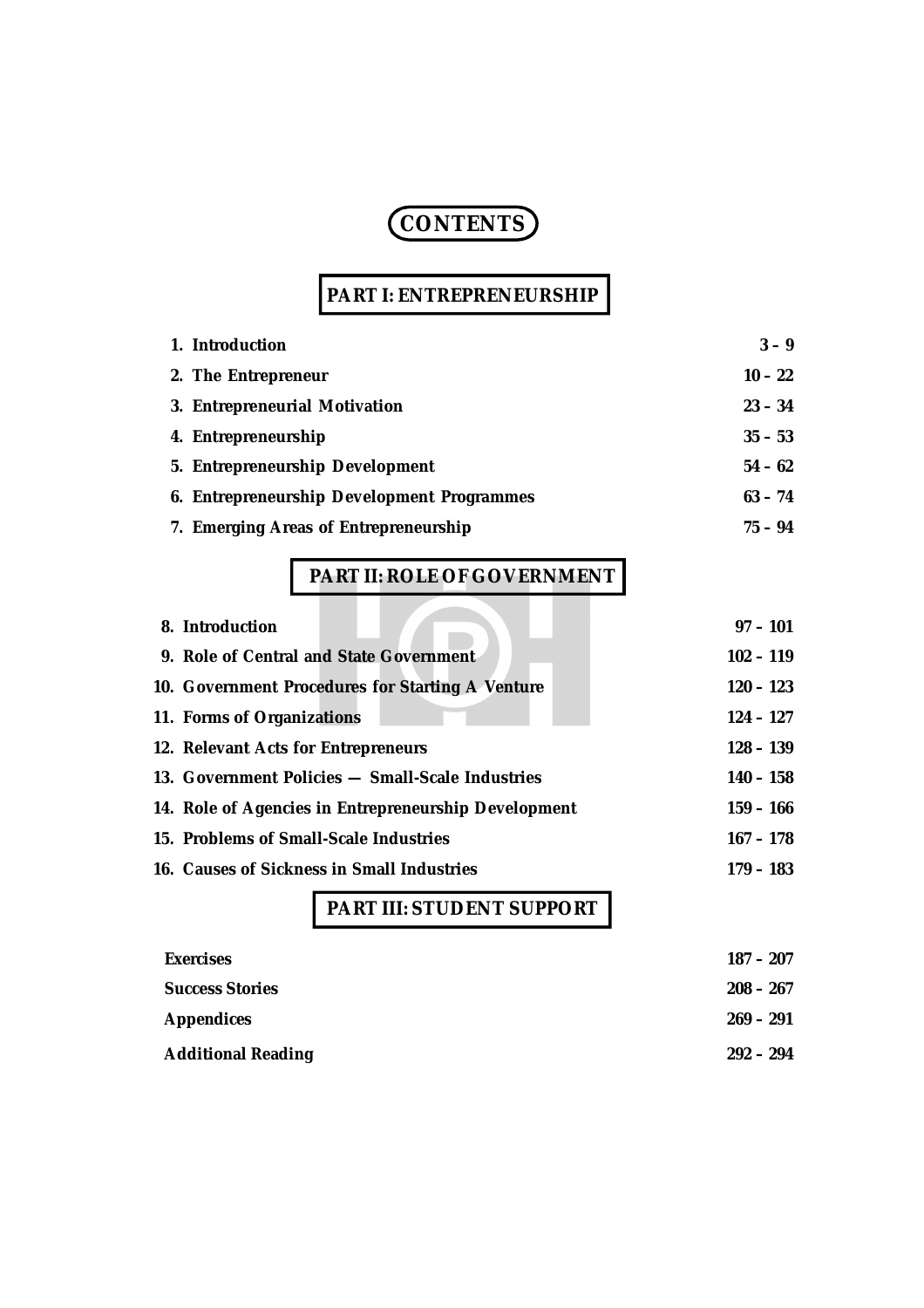# **Part I: Entrepreneurship**

- 1. Introduction
- 2. The Entrepreneur
- 3. Entrepreneurial Motivation
- 4. Entrepreneurship
- 5. Entrepreneurship Development
- 6. Entrepreneurship Development Programmes
- 7. Emerging Areas of Entrepreneurship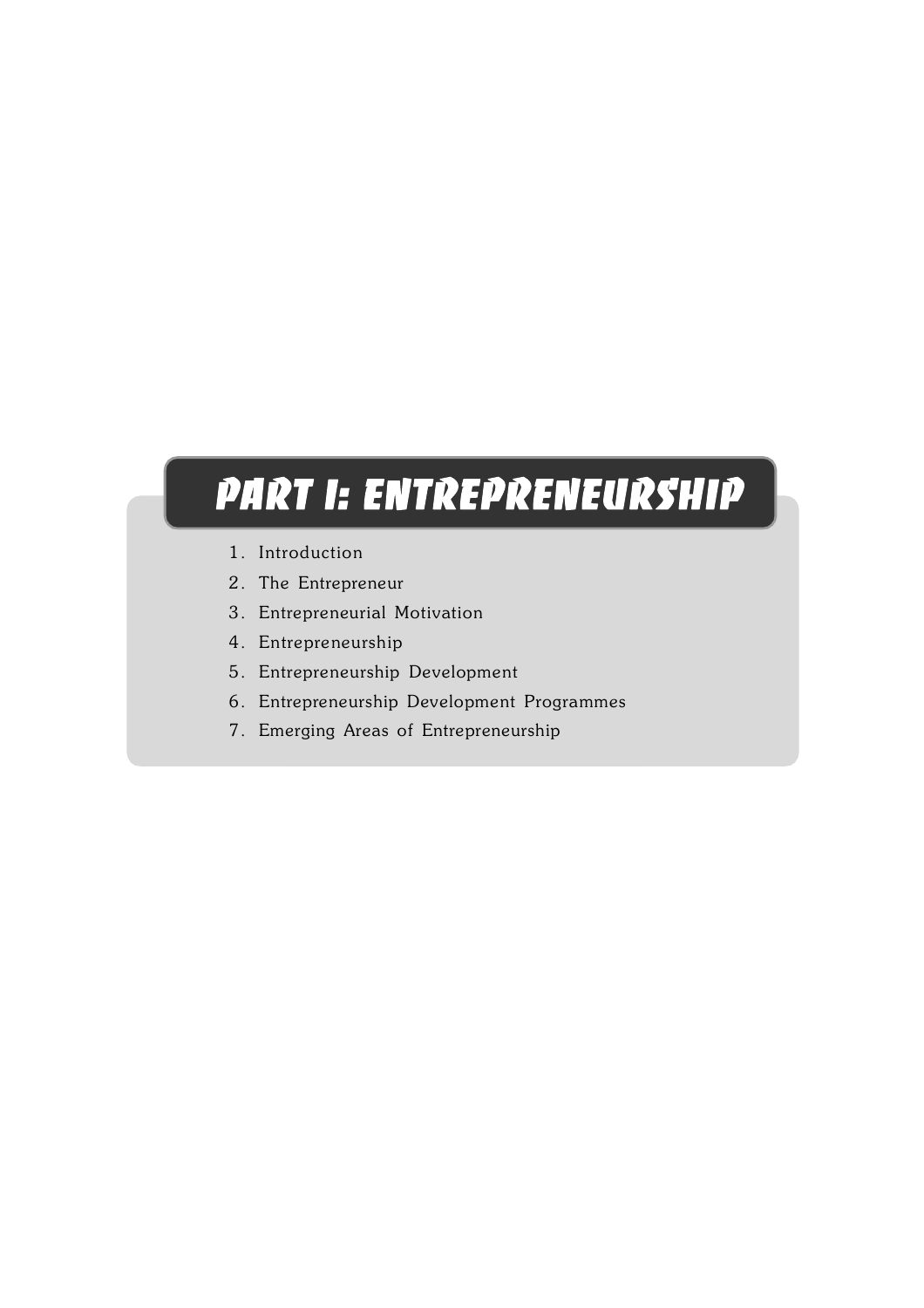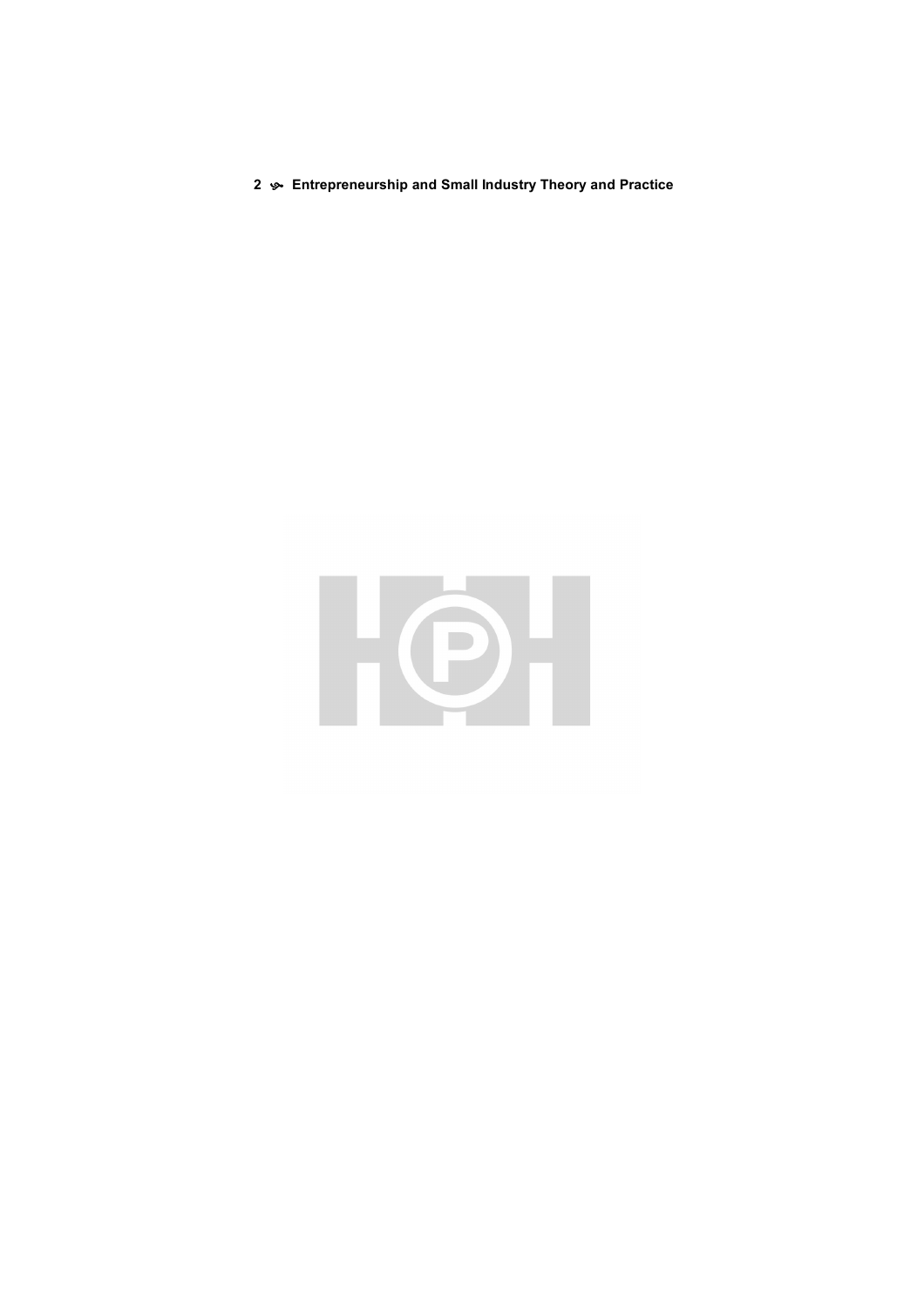#### **Introduction**  $\approx$  **3**



- *Objectives of Industrialization*
- *Plan Outlay for Small Industries, Developments*
- *Historical Development of Entrepreneur*
- *Emergence of the Entrepreneur*
- *Being an Entrepreneur*
- *Traits of a Successful Entrepreneur*

The functions of most of the people who participate in the process of producing goods and services are fairly self-evident. Inventors get the idea for new products or services. Capitalists provide the funds needed to produce them. Specialized workers provide whatever services are needed to turn an idea into a product or service for sale to public. Managers direct the workers day to-day. One might think every role in the productive process has been listed. It is not. One role is left over: that of the *ENTREPRENEUR.* It is hard to understand as well as one of the most controversial. Some inventors have a natural talent for business, but many more of them have been people who liked to make and discover things but did not know what to do when they succeeded. Capitalists may also be business executives, but their specific function is to provide the financial resources for an enterprise and many are content to do only that. Some specialized employees sometimes do go into business, but only by ceasing to be specialized employees. Managers obviously are in business, but a manager who takes over an existing operation is usually very different from a manager who starts one up.

*Example:* Mr. Narayan Murthy a genius at computers applied his knowledge to the founding of Infosys Technologies Ltd.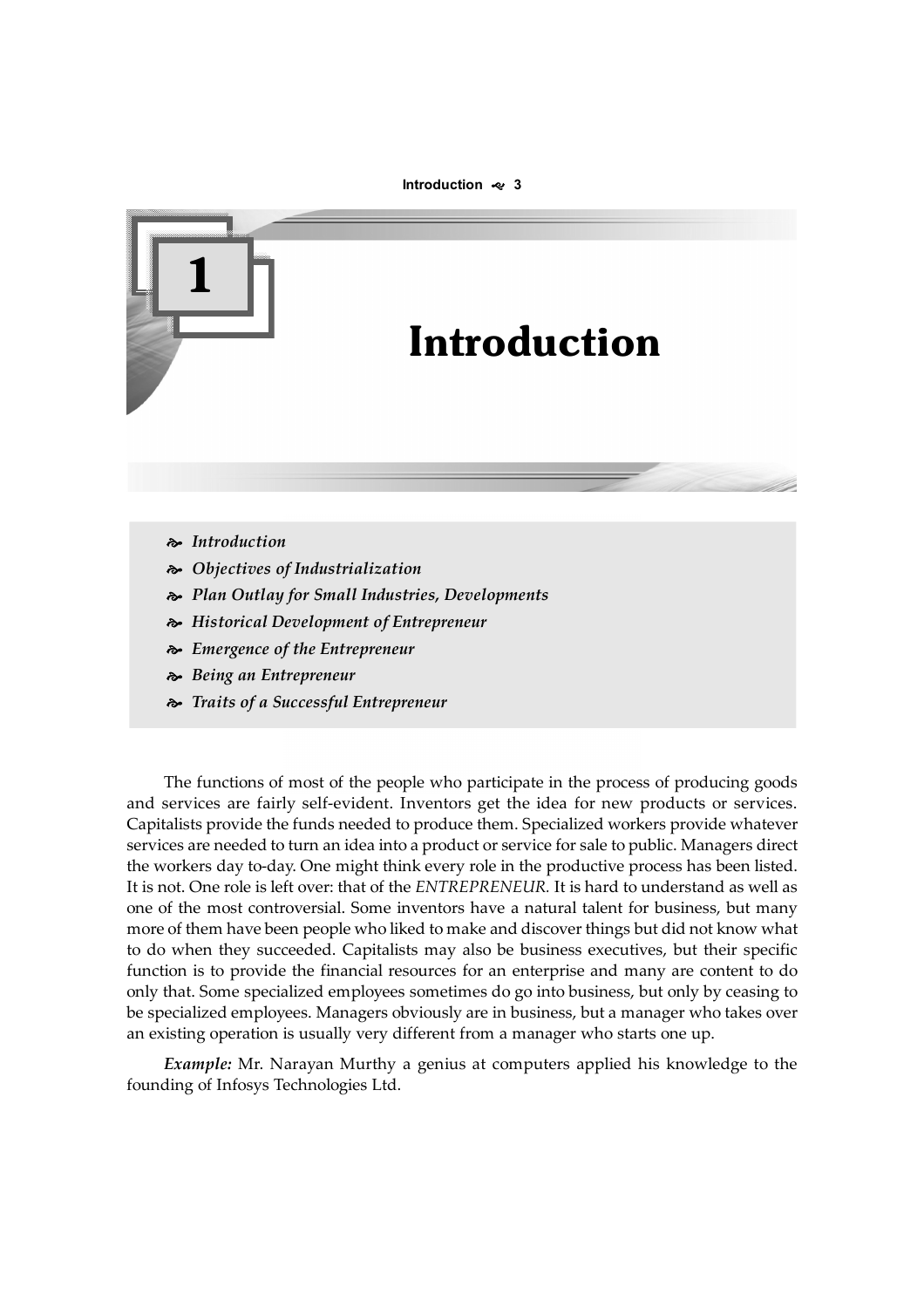

- *Introduction*
- *Objectives of Industrialization*
- *Plan Outlay for Small Industries, Developments*
- *Historical Development of Entrepreneur*
- *Emergence of the Entrepreneur*
- *Being an Entrepreneur*
- *Traits of a Successful Entrepreneur*

The functions of most of the people who participate in the process of producing goods and services are fairly self-evident. Inventors get the idea for new products or services. Capitalists provide the funds needed to produce them. Specialized workers provide whatever services are needed to turn an idea into a product or service for sale to public. Managers direct the workers day to-day. One might think every role in the productive process has been listed. It is not. One role is left over: that of the *ENTREPRENEUR.* It is hard to understand as well as one of the most controversial. Some inventors have a natural talent for business, but many more of them have been people who liked to make and discover things but did not know what to do when they succeeded. Capitalists may also be business executives, but their specific function is to provide the financial resources for an enterprise and many are content to do only that. Some specialized employees sometimes do go into business, but only by ceasing to be specialized employees. Managers obviously are in business, but a manager who takes over an existing operation is usually very different from a manager who starts one up.

*Example:* Mr. Narayan Murthy a genius at computers applied his knowledge to the founding of Infosys Technologies Ltd.

After the company began realizing its tremendous growth potential, jobs brought in professional managers to see the company's growth in a more structured manner. Many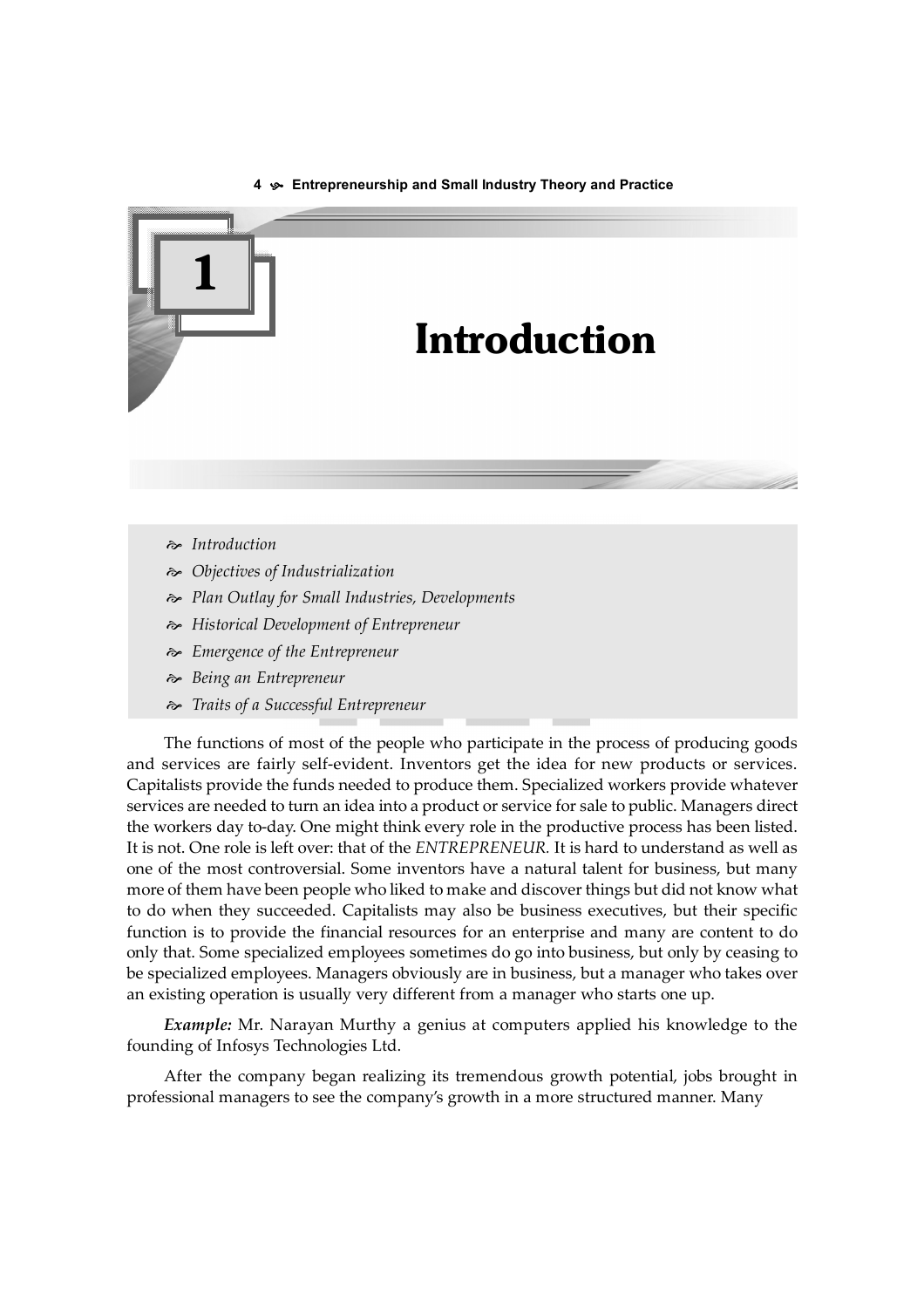#### **Introduction**  $\ll 5$

After the company began realizing its tremendous growth potential, jobs brought in professional managers to see the company's growth in a more structured manner. Many who start up firms find themselves with problems, if the founding entrepreneur lacks the combination of skills necessary to be both 'idea person' and 'manager' and to perceive the vital distinction between the two.

The landscape of entrepreneurism, from food service to biotechnology firms, is littered with the remains of companies/units whose founders could not function as managers or failed to enlist the services of managers when they became needed.

The primary objective of developing countries like India is to achieve rapid, balanced and sustained rate of economic growth. Hence, efforts are directed towards the creation of conditions in which a fast development of productive resources can take place. This inevitably necessitates the transformation of social and economic structures which will not restrain the potential productive forces and inhibit the development of resources. Economic development, if conceived without appropriate social changes becomes stagnated and fruitless. Social change can be achieved, only if political, technological and cultural aspects are combined and woven into the fabric of economic planning.

The objectives of planning obviously would be to ensure economic development in a balanced and equitable way. In a country like India, economic development must be consistent with the principle of democracy, ensuring that the economic task will be in full accord with the interest of the vast mass of humanity, grounded for ages in chronic and vicious poverty. Poverty obviously kills interest, initiative and enterprise. *The greatest social tragedy in a poor country* is the loss of will. The challenge before economic planning in countries like India lies in laying down the firm material foundations for a more equitable and equal society. There is an urgent need to overcome economic backwardness and cultural weakness and to promote intellectual advancement.

The first task, therefore, is to stimulate and arouse the people to action, aimed at improving their lot by undertaking productive, economic activity. The process of making individuals realizes that 'Self-help is the best help', then 'self-employment is the best employment' and entrepreneurship, the most exciting level of employment should be the core of economic development policies. In fact, economic development potential remains a dormant asset due to underdeveloped or undeveloped economic man. MAN is much more crucial to development than other economic factors. As such, when man wills to change, economic development rolls on. Other factors though important and necessary are ancillary. Sufficiency of other resources, without the necessary human 'development will' may not lead anywhere. Hence, the creation of development will is the key factor in the process of economic development.

It is the entrepreneur, who powers the process of economic development. The strength of an economy is in one way the strength of the entrepreneur class in the society. Entrepreneurship must acquire new management skills to succeed because mere mercantile entrepreneurship may not survive in this competitive world.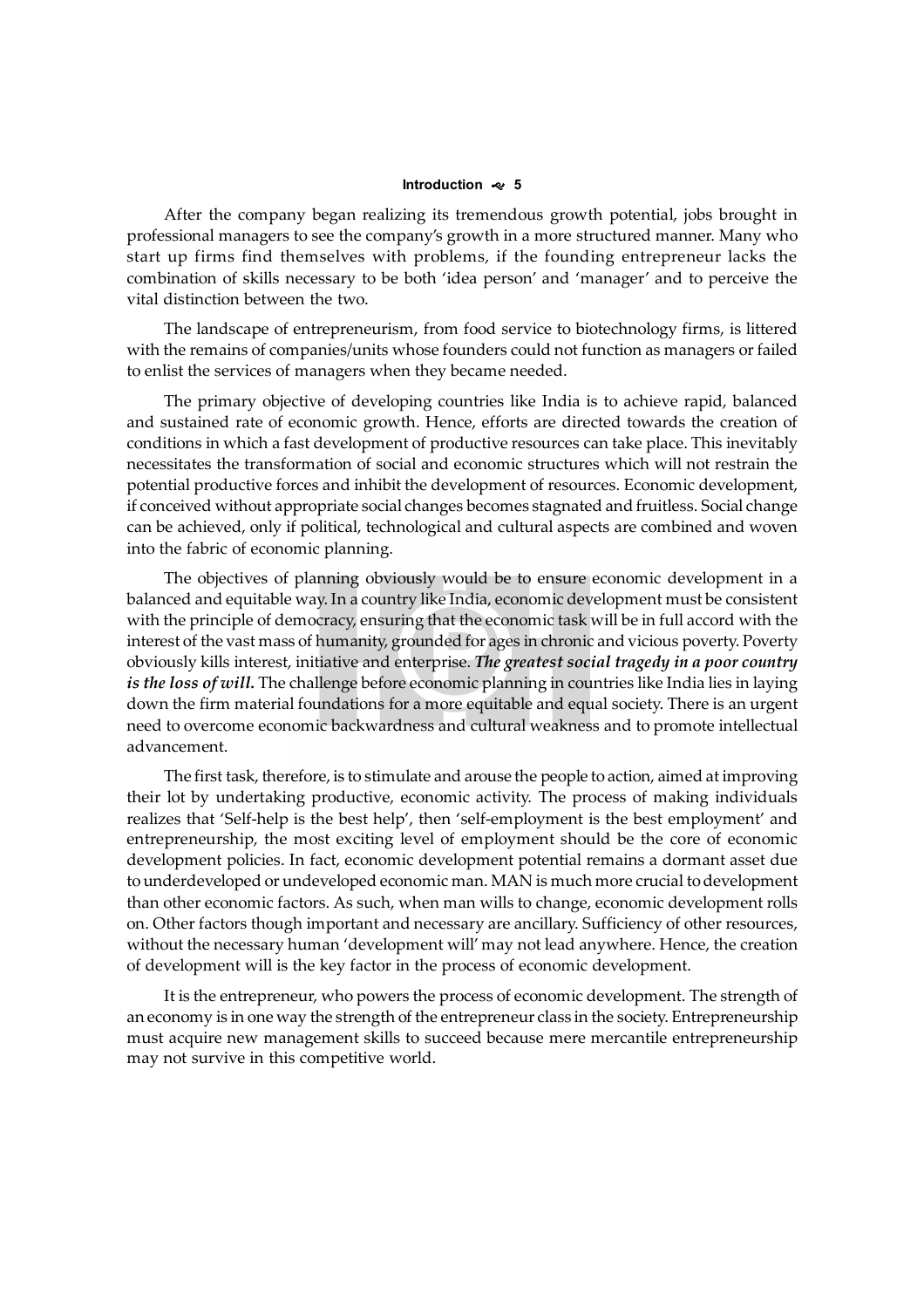Entrepreneur density, innovative propensity and managerial ability determine the character, strength and future of economic development. The World Bank's report, India — Poverty, Employment and Social Services, stresses that if India were to build on its improved economic performance, it would have to improve agricultural growth rate, continue her policy of industrial deregulation and rationalization of trade policies, improve public sector finances and increase efficiency in the social sectors.

In India, agricultural growth is still governed by seasonal rains. The phenomenal growth in agriculture is attributed to the entrepreneurial skills and hard work. Yet, industrialization is a *sine qua non* of economic progress effective instrument of growth and welfare and is recognized as one of the important means to usher individual and country in economic and social transformation.



*Fig. 1.1: Objectives of Industrialization*

Industrial development or industrialization depends on a number of factors. The important factors are:

- (1) Government policies.
- (2) Natural Resources which include: *(a)* Mineral resources, *(b)* Energy resources, *(c)* Forest resources, *(d)* Marine resources, *(e)* Water resources.
- (3) Natural Factors: *(a)* Geographical, *(b)* Climatic, *(c)* Technical.
- (4) Entrepreneurship.
- (5) Human Resources.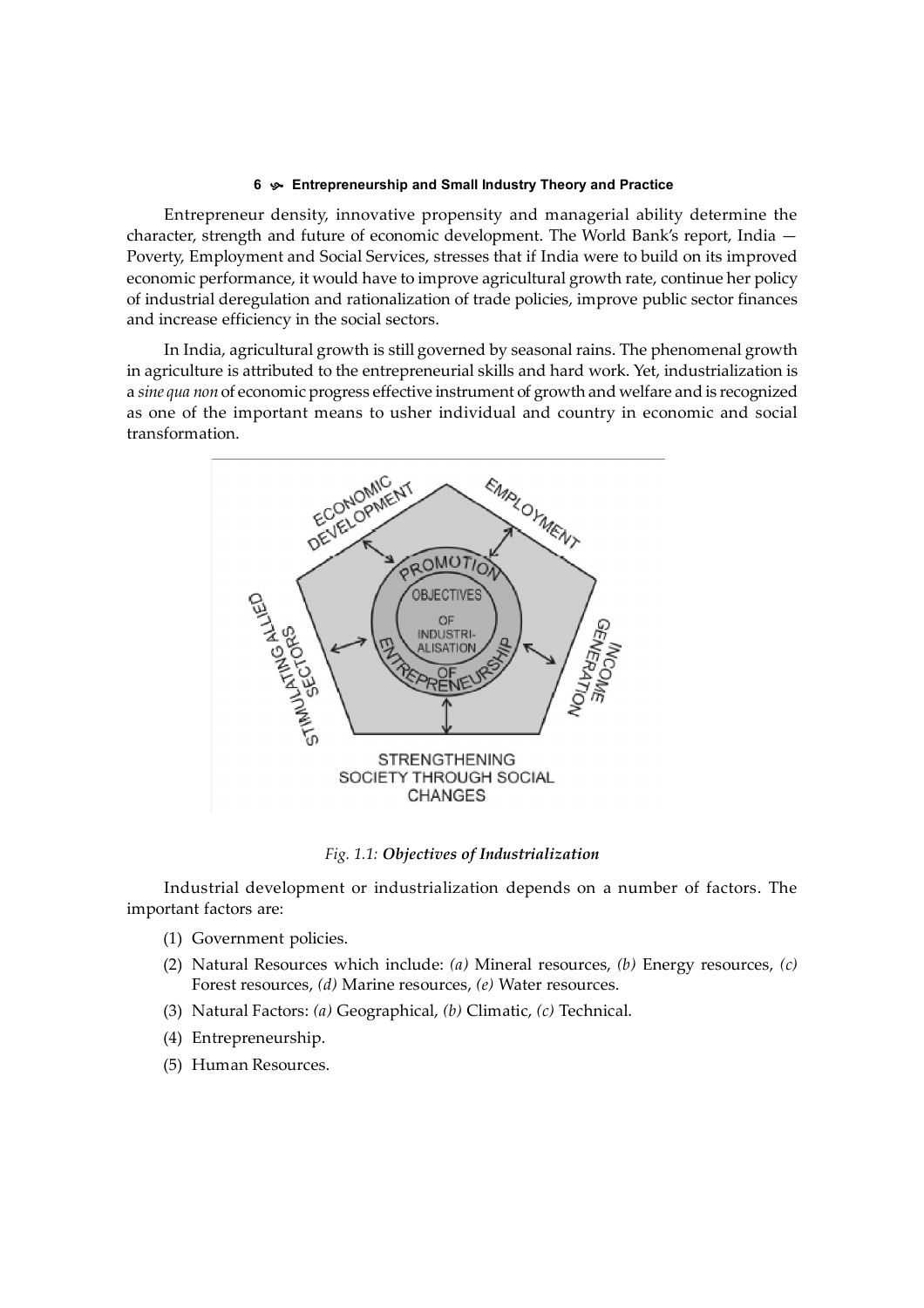#### **Introduction**  $\approx 7$

- (6) Finance and Capital.
- (7) Market and Infrastructure.

### **CLASSIFICATION OF INDUSTRIES**

Indian Industries can be classified into following ways:

- *(a)* Ownership basis: *(i)* Public sector, *(ii)* Private sector
- *(b)* Size basis: *(i)* Tiny sector, (*ii)* Small sector, *(iii)* Medium sector, *(iv)* Large sector
- *(c)* Nature of operation basis: *(i)* Manufacturing, *(ii)* Trading, *(iii)* Distribution, *(iv)* Infrastructure, *(v)* Service sectors
- *(d)* Jobs done basis: *(i)* Artists, *(ii)* Agents, *(iii)* Professionals, *(iv)* Agriculturists, etc.

Apart from the most important reason of self-employment through entrepreneurship, there are many reasons which substantiate the advantages of being an entrepreneur, which are given below:

- (1) It provides an opportunity to enter into a process which leads to the realization of an individual's passion for innovation and development.
- (2) To find a suitable employment, one has to knock many doors and soak many shocks and even then, one may not succeed. But to be an entrepreneur one has to knock only one door, that is one's own-self and if the qualities and competencies are therein whatever small quantity, the prospects to succeed are there. The shocks are there in entrepreneurship too, but they can be absorbed if one has decided to be an entrepreneur.
- (3) The Government of India and the states offer so many facilities, incentives and schemes to help new entrepreneurs and particularly qualified individuals, be it technical, managerial or otherwise in taking up entrepreneurial career. This career path is not as thorny as it used to be years ago.
- (4) As an entrepreneur, one is not only employed but creates employment for others; one is not only realizing the goal in his life but is also a source of livelihood for so many. The pride of being a lord of one's own destiny is coupled with the satisfaction of being the benefactor of so many.

It is not enough to be qualified and experienced; one has to let the society, nation at large benefit from one's competence and experience. Entrepreneurship provides an excellent opportunity to realize both the goals — the individual status as well as individual's contribution to the society.

Entrepreneurship is not a matter of heritage; it is entirely a manifestation of such potentialities that any individual born in any caste, community and class can have. As such, any person having a certain set of behavioural traits and mental aptitudes in him/her can become an entrepreneur.

Besides, there is no need for such a person to be groomed from the very childhood for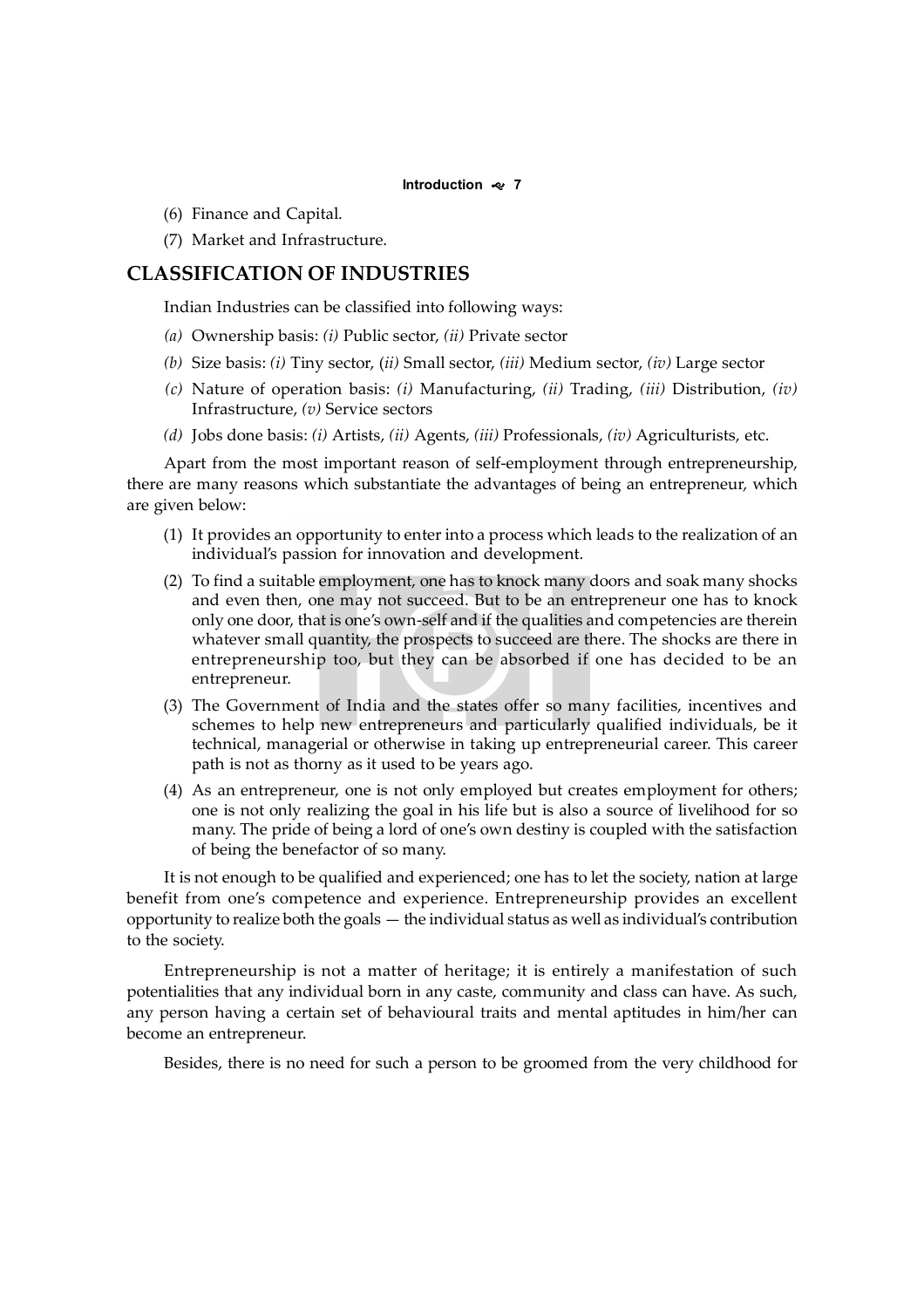becoming an entrepreneur. Even if he is grown up, has worked on a different line and has developed these traits or aptitudes, he or she can be groomed and developed as an entrepreneur through counseling and motivational measures.

Thus, a pool of capable people keeps the economic development on growth track. Industrialization is one of the important means to usher individuals and nations towards economic and social transformation. More so, when agriculture cannot sustain the burden of population growth, it is industry and the public sector which have to shoulder the responsibility and sustain as well as accelerate the rate of growth. Industrialization results from the interaction of technological change, innovation, entrepreneurial growth, specialization and trade. Large industrial units and business houses also have an important role to play in developing and sustaining new entrepreneurship.

In spite of India having abundant natural and human resources, we are not a prosperous country because of *ENTREPRENEURSHIP* being still a comparatively scarce factor, as indeed in all developing countries. In this connection, government's economic policies have an important impact on the growth of entrepreneurship. Among the prominent economic policies, to develop entrepreneurship has been the strategy by stimulating small-scale sectors (SSI) and to use it as a tool for economic growth.

The pivotal role the small industries played in the economic development of the country to rank India among the ten most industrial countries in the world can be judged by looking at the plan outlays provided in different five year plans.

Thus, the entrepreneurship development in India has received significant attention: borne out by the fact that small units/enterprises have made phenomenal progress during the last five decades and today occupy an important position in the industrial economy of India. Every new Industrial Policy Resolution (IPR) aims at entrepreneurship development through smallscale industry/ sector development.

## **HISTORICAL DEVELOPMENT OF ENTREPRENEUR**

The classical economists led by Adam Smith recognized the importance of organizing land, labour and capital in a meaningful way to get the best out of them. By themselves these three factors had a tendency to be dormant. However, these economists give the organizer of these factors the dictum "factor of production." In fact, Ricardo had dealt in length about the capitalist farmer and his role in improving the "art of agriculture." But nowhere has the entrepreneur been recognized as a full-fledged factor of production in the writings of the English classical school.

## **EMERGENCE OF THE ENTREPRENEUR**

The Industrial Revolution can be cited as the single big reason for the emergence of the entrepreneur. Nicholas Kaldor has observed that the Industrial Revolution was the result of "the displacement of production units governed by traditionalist outlook by business enterprises led by men who found risk taking and money making their chief interest in life."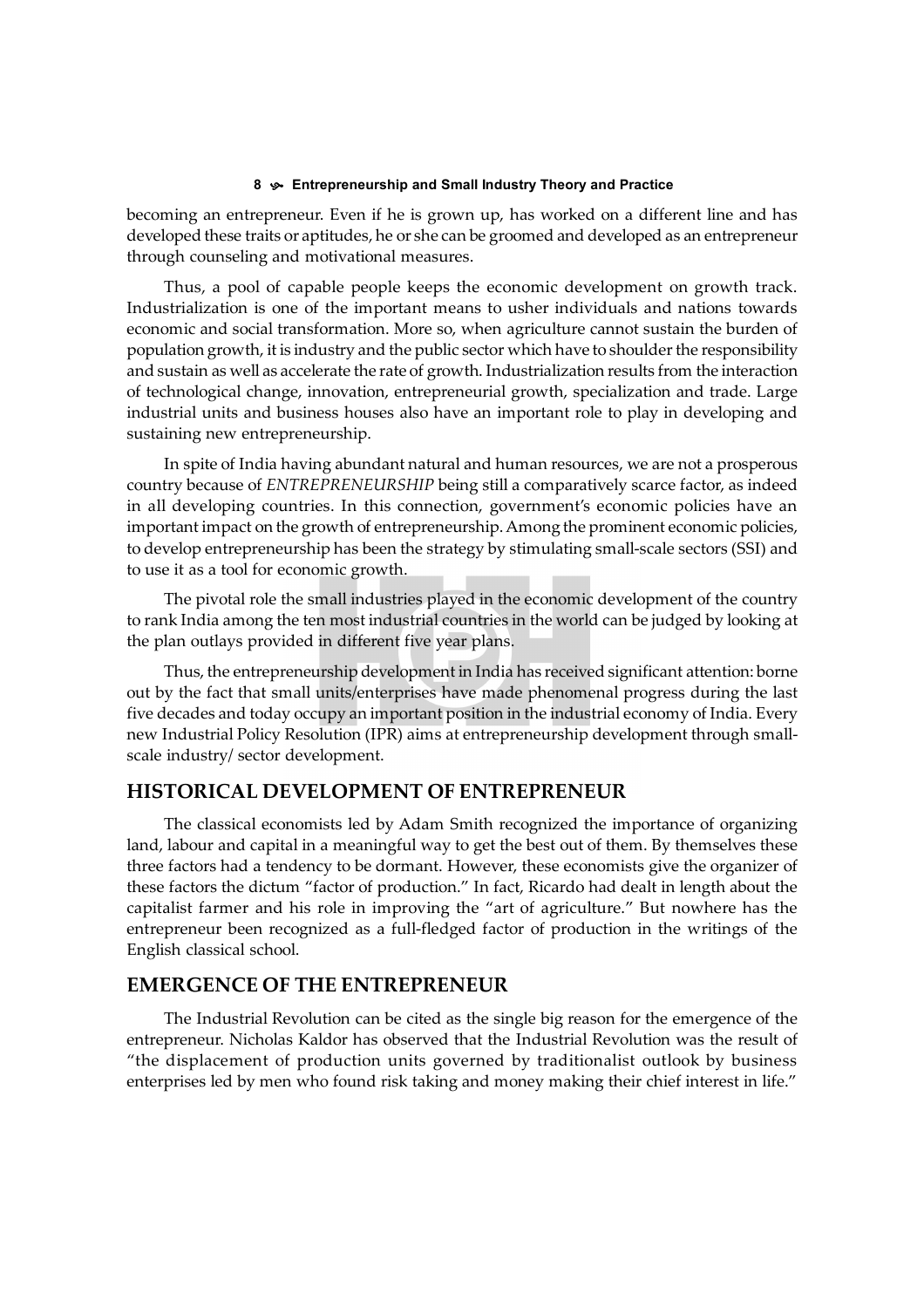#### **Introduction**  $\approx 9$

These entrepreneurs did not suddenly appear in the British economy. The British society was slowly preparing a class of industrial leaders capable of leading the process of development. These persons came primarily from the wealthy merchant and trading classes that the 17th and 18th centuries produced. These merchants were highly prosperous and were great organizers combining in them the functions of the capitalist, financier, manager, merchant and salesman. It was from this class that men came who commercialized the great inventions of the 18th and 19th centuries. Thus, "the entrepreneur had arrived and had come to stay." The economists of the latter half of the 19th century and the 20th century made "entrepreneur" the "fourth factor of production."

In the emergence of the entrepreneur, it must be clarified that the entrepreneur is not an inventor. What he did was to use his immense wealth in putting new ideas into practice. The large number of inventions would have all gone waste, had they not been made commercially viable by these entrepreneurs. That is why the entrepreneurs are given the credit for the success of the Industrial Revolution. In Britain, the entrepreneurs did not confine themselves to industry alone, it was widespread and made its impact felt, in every branch of activity — manufacturing, agriculture, transportation and finance.

### **BEING AN ENTREPRENEUR**

What qualities and traits are required to be a successful entrepreneur? While it is difficult to answer this question definitively, it appears that a successful entrepreneur has the following qualities and traits:

- **1. Willingness to make sacrifice:** A new venture is often plagued with numerous difficulties and unanticipated problems. To nurture it in such an inhospitable environment, the entrepreneur has to be prepared to sacrifice his time, energy and resources. He must be willing to struggle, sacrificing personal comforts and conveniences, against seemingly endless odds. An entrepreneurial job is not like a typical nine-to-five job, it tends to be far more demanding, requiring total commitment and sometimes, even an obsessive preoccupation — on the part of the entrepreneur.
- **2. Leadership:** Successful entrepreneurs generally have strong leadership qualities. They are able to inspire ordinary persons to accomplish great feats , even though outwardly they may show bizarre signs (they may be whimsical, timid, or even cantankerous), they are able to fire people with their zeal. They have the flair of galvanizing their team to successfully cope with the challenges and frustrations inherent in a new venture.
- **3. Decisiveness:** A fledging enterprise has to accomplish many things in an atmosphere of uncertainty. Numerous decisions have to be taken in quick succession on the basis of limited information. The firm does not have a history to fall back on or a well organized data base to rely upon. Unless the entrepreneur is decisive by nature, he would not be able to cope with the enormous burden of decision making. If he procrastinates, he may court disaster, if he dillydallies, he may miss valuable opportunities. The fluid situation of a new enterprise calls not only for an ability to